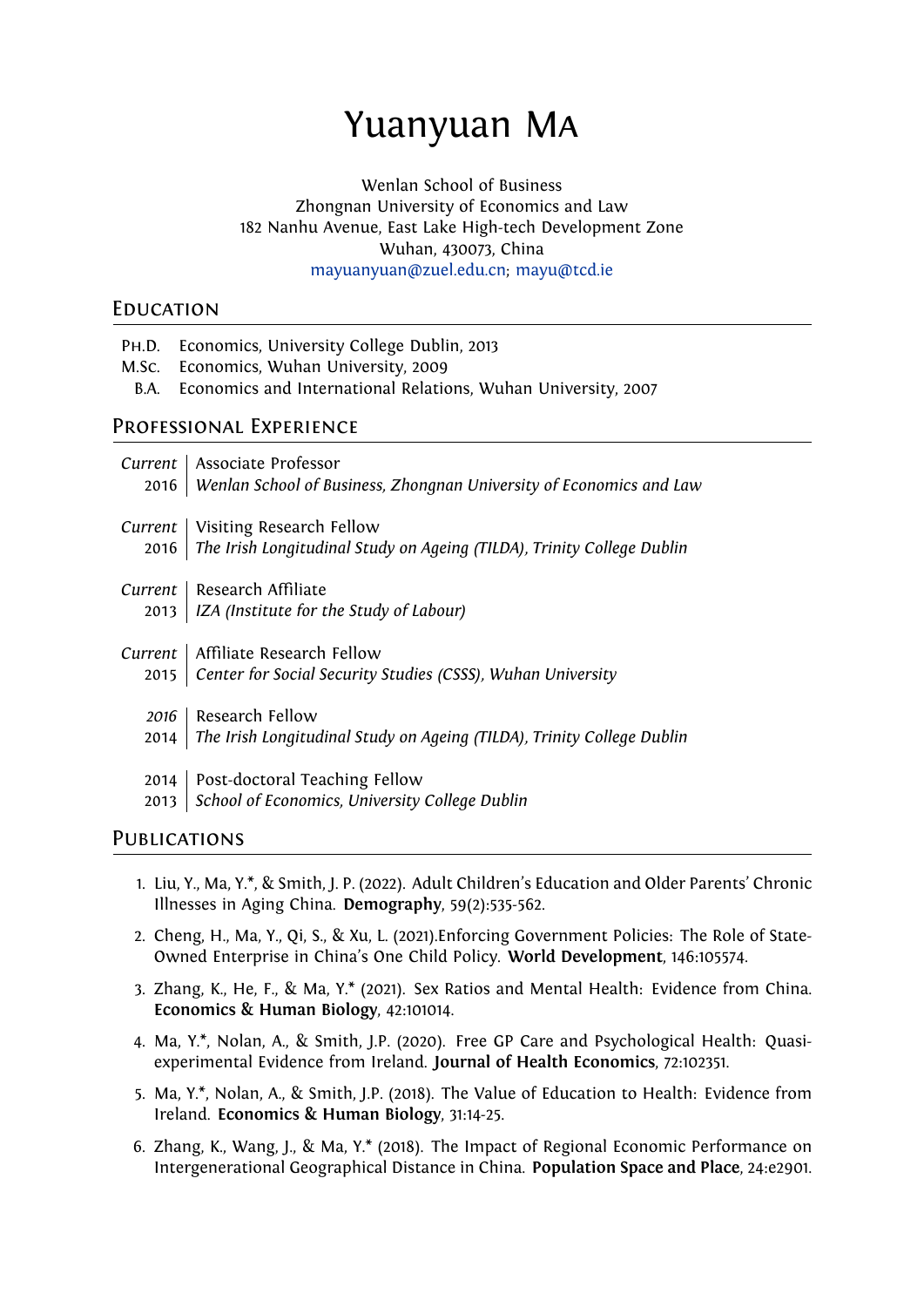- 7. Ma, Y. & Nolan, A. (2017). Public Healthcare Entitlements and Healthcare Utilisation among the Older Population in Ireland. **Health Economics**, 26(11):1412-1428.
- 8. Ma, Y., Walsh, P.P., & Wang, L. (2017). Earnings Premium in State Jobs across Urban China. **Asian Economic Papers**, 16([2\):167-184.](http://onlinelibrary.wiley.com/doi/10.1002/hec.3429/full)
- 9. Ma, Y. (2017). [Civic Returns to Educatio](http://onlinelibrary.wiley.com/doi/10.1002/hec.3429/full)n: Voter Turnout in Ireland. **The Economic and Social Review**, 48(2):145-169.
- 10. Ma, Y. (2017). Comment on 'The Rise and Fall of Thailand's Export-Oriented Industries'. **Asian Economic Papers**[, 16\(3\):151-152.](http://www.esr.ie/article/view/731/158)
- 11. Fan, W., Ma, Y.\*, Wang, L. (2015). Do We Need More Public Investment in Higher Education? Estima[ting the External Returns to Higher Education in China.](http://www.mitpressjournals.org/doi/full/10.1162/asep_a_00557) **Asian Economic Papers**, 14(3):88-104.
- 12. Wan, X., Ma, Y., Zhang, K. (2015). [Political Determinants of Intergovernmental Trans](http://www.mitpressjournals.org/doi/abs/10.1162/ASEP_a_00380?journalCode=asep#.V_pOneh9600)[fers in a Regionally Decentralized Authoritarian Regime: Evidence fro](http://www.mitpressjournals.org/doi/abs/10.1162/ASEP_a_00380?journalCode=asep#.V_pOneh9600)m China. **Applied Economics**, 47(27):2803-2820.
- 13. Ma, Y. (2015). Comment on 'Toward[s State Capitalism in China?'.](http://www.tandfonline.com/doi/abs/10.1080/00036846.2015.1008768?journalCode=raec20) **Asian Economic Papers**, [14\(2\):176-178.](http://www.tandfonline.com/doi/abs/10.1080/00036846.2015.1008768?journalCode=raec20)
- 14. Guo, X. & Ma, Y. (2010). Why Does China's Economy Grow So Fast? Analysis from the Perspective [of Late-Development Advantage.](http://www.mitpressjournals.org/doi/abs/10.1162/ASEP_a_00361?journalCode=asep#.V_pSfuh9600) **East Asian Economic Review**, 4:49-76.

#### Chinese Journal Articles

15. Gao, N., Ma, Y.\*, & He, Q. (2022). [Demand for Financing, Credit Constraints and Fraud](http://ci.nii.ac.jp/naid/40018745591/) Victimisation. *[The Journal of World Economy](http://ci.nii.ac.jp/naid/40018745591/)*, 4:134-161. (CSSCI)

高楠、马媛媛 \*、何青:《融资需求、信贷约束与经济诈骗》,《世界经济》2022 年第 4 期 第 134-161 页

16. [Guo, X. & Ma](http://ejournaliwep.cssn.cn/qkjj/sjjj/sj224/202204/t20220425_5405212.shtml), Y. (2013). Development Economics and China's Economic Development Patterns. *Jianghai Academic Journal*, 1:72-79. (CSSCI)

郭熙保、马媛媛:《发展经济学与中国经济发展模式》,《江海学刊》2013 年第 1 期第 72-79 页

17. [Guo, X. &](http://mall.cnki.net/magazine/Article/JHXK201301013.htm) Ma, Y. (2010). Can Country Size Influence Economic Growth?. *Social Science Abroad*, 4:115-123. (CSSCI)

郭熙保、马媛媛:《国家规模对经济增长是否有影响》,《国外社会科学》2010 年第 4 期第 115-123 页

#### Book Chapter

*The Agricultural Industrialization Development Strategy for Changyang.* In: Xibao Guo; (eds). *The Economic Development Strategy for Changyang*. Wuhan: Wuhan University Press. 2008.

#### Policy Report

*Changes in Public Healthcare Entitlement and Healthcare Utilisation among the Older Population in Ireland* (with Anne Nolan and Patrick Moore). *TILDA, Trinity College Dublin*. 2016.

#### WORKING PAPERS

"Credit Constraints and Fraud Victimization: Evidence from a Representative Chinese Household Survey", (with Nan Gao, Lixin Colin Xu), World Bank Policy Research Working Paper;No. 9460.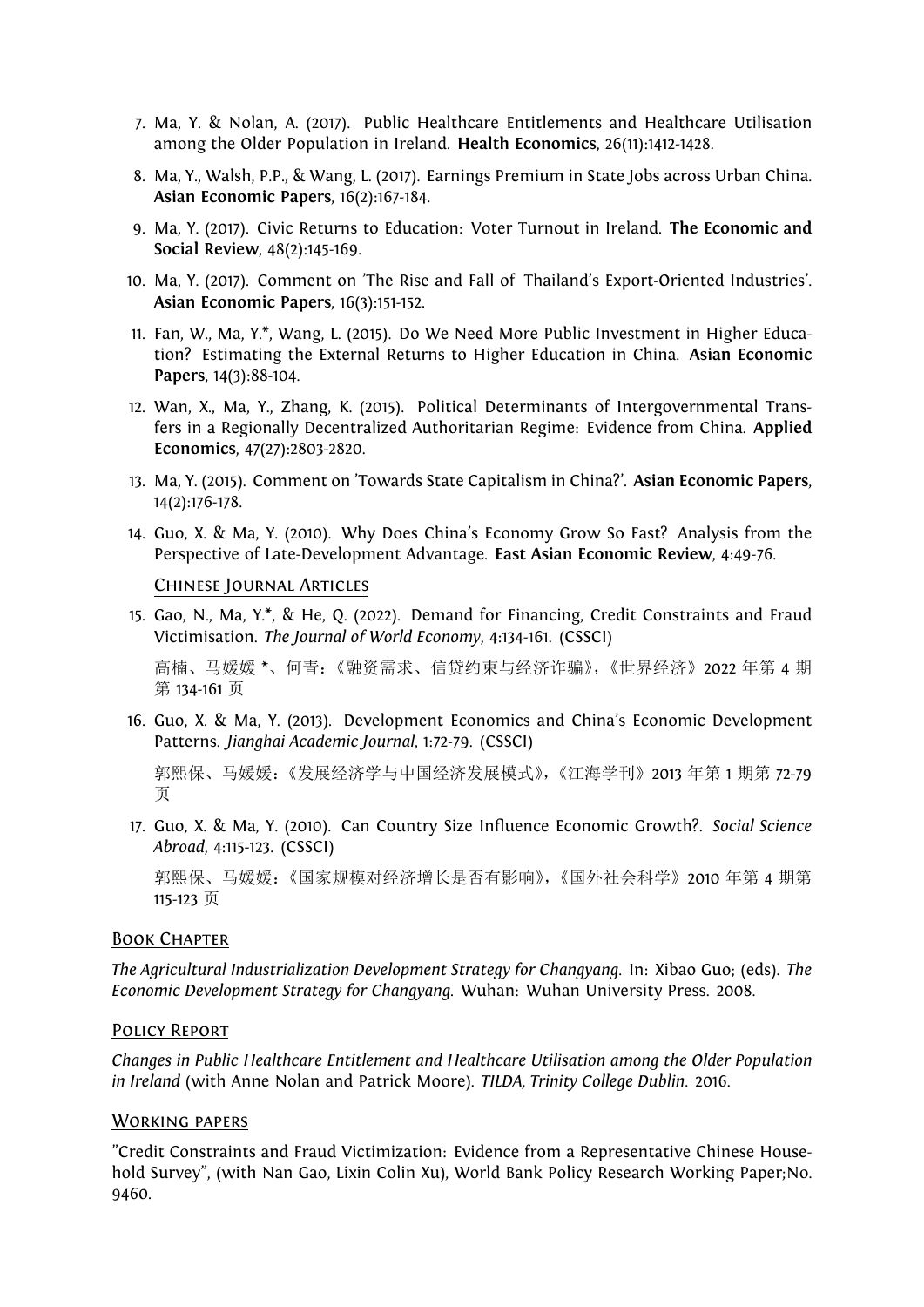"Medical Care upon Health Shocks: Affordability and Accessibility Matter", with Zhiyong Huang

"Early Reforms and Pathways to Efficiency in Chinese State-owned Enterprises" with Peter McGoldrick,Patrick Paul Walsh

"Health Information and Health Behaviors", with Anne Nolan

# Research Grants

- 1. Fundamental Research Funds for the Central Universities, Zhongnan University of Economics and Law (Grant No.2722020JCG074), RMB 30,000. PI.
- 2. Starting Up Research Funds, Zhongnan Univeristy of Economics and Law, RMB 100,000. PI.
- 3. National Natural Science Foundation of China (Grant No.71803194). Participant.
- 4. Humanities and Social Science Project, Ministry of Education (Grant No.18YJC790033). Participant.
- 5. Fundamental Research Funds for the Central Universities, Zhongnan University of Economics and Law (Grant No.2722019JCT038), RMB 100,000. Participant.

## **TEACHING**

| At Zhongnan University of Economics and Law                                 |                                                |  |  |  |
|-----------------------------------------------------------------------------|------------------------------------------------|--|--|--|
| Intermediate Microeconomics                                                 | Spring 2018, 2019, 2020, 2021, 2022            |  |  |  |
| Health Economics                                                            | Fall 2017; Spring 2017, 2018, 2020, 2021, 2022 |  |  |  |
| Introductory Econometrics                                                   | Fall 2016, Spring 2020                         |  |  |  |
| At University College Dublin                                                |                                                |  |  |  |
| Fall 2011-2013, 2015<br>Introductory Economics                              |                                                |  |  |  |
| Intermediate Microeconomics                                                 | Spring 2014                                    |  |  |  |
| Graduate Quantitative Techniques                                            | Fall 2013                                      |  |  |  |
| <b>Teaching Assitant</b>                                                    |                                                |  |  |  |
| Economic and Policy Analysis, Millennium Development Goals, Chinese Economy |                                                |  |  |  |
| Chinese Business Studies Minor program<br>2006                              |                                                |  |  |  |
|                                                                             |                                                |  |  |  |

## Presentations/Conferences

| 2022 | Invited seminar at Business School, University of Nottingham                               |
|------|--------------------------------------------------------------------------------------------|
| 2021 | Invited seminar at National School of Development & School of Economics, Peking University |
|      | China Health Economics Forum, Peking University                                            |
|      | China Health Policy and Management Society Symposium                                       |
|      | China Meeting of the Econometric Society                                                   |
|      | The 18th China Women Economists (CWE) Workshop, Chengdu                                    |
|      | Luojia Cherry Blossom Forum, Wuhan University                                              |
|      |                                                                                            |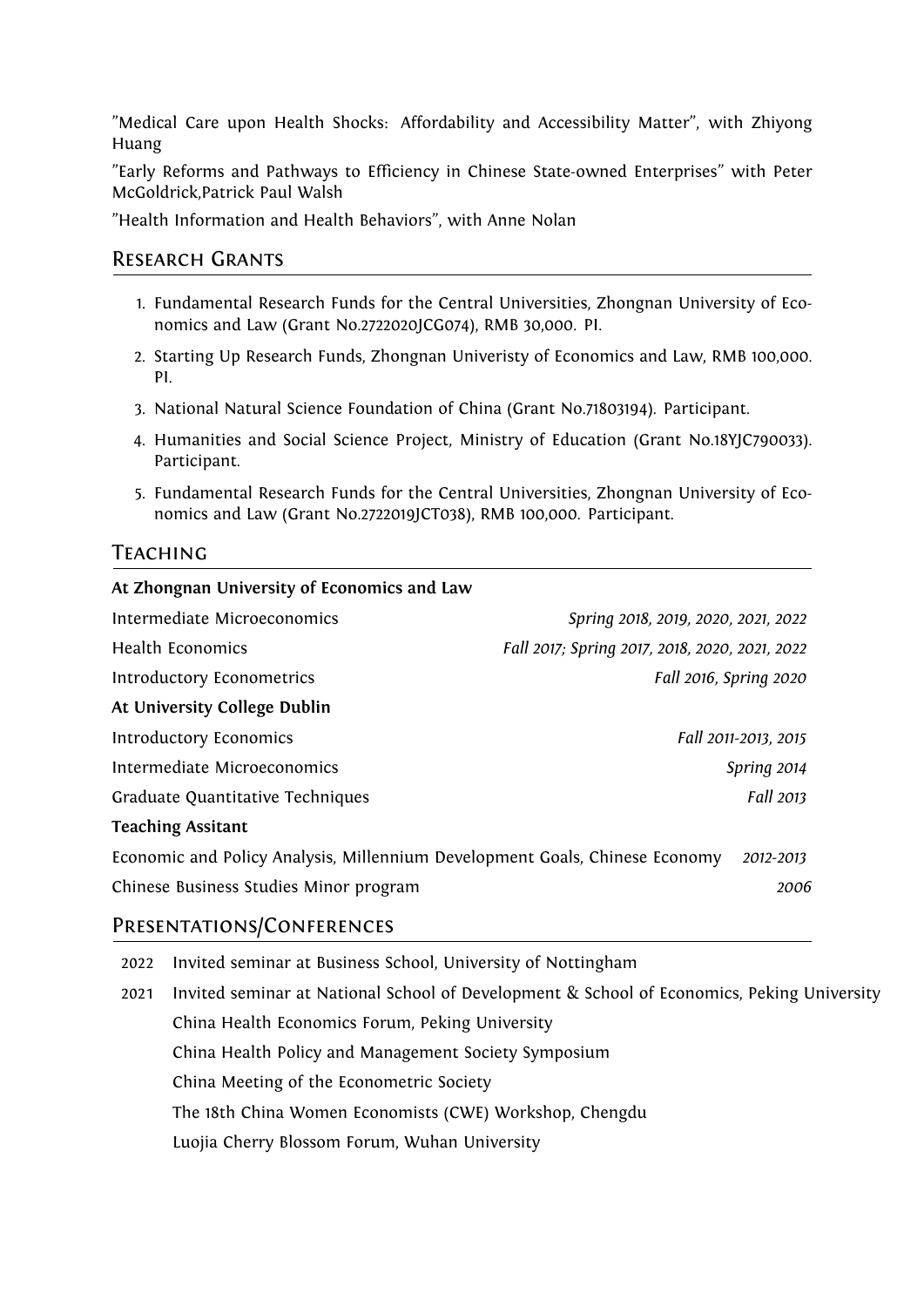- 2019 iHEA World Congress in Health Economics, Basel The 16th China Women Economists (CWE) International Workshop, Changchun Sino-UK Health Forum, University of Nottingham Ningbo China Gender and Health Workshop, University of Nottingham Ningbo China
- 2018 CCER Summer Institute, Peking University UK-China Researcher Links Workshop, Peking University Chinese Economists Society 2018 China Annual Conference, Hefei The 15th China Women Economists (CWE) International Workshop, Fudan University
- 2017 Asian Meeting of the Econometric Society, Hongkong Population Association of America Annual Meeting, Chicago China Meeting of the Econometric Society, Wuhan Workshop on Social Security Economics, Fudan University, Shanghai
- 2016 19th Annual Conference of China Health Economics Association, Beijing Annual Conference of Chinese Labor Economics Association, Renmin University of China, Beijing Invited seminar at Institute of Social Science Survey, Peking University, Beijing 25th European Workshop on Econometrics and Health Economics, Denmark AEP Asian Economic Panel, Dublin Irish Economic Association Annual Conference, Galway Invited seminar at School of Management, Huazhong University of Science and Technology, Wuhan
- 2015 RAND Summer Institute, RAND Headquarters, Santa Monica, CA iHEA 11th World Congress in Health Economics,Bocconi University, Milan The Household Longitudinal Study Scientific Conference, University of Essex, Colchestor Irish Economic Association Annual Conference, Dublin Invited seminar at Geary Institute for Public Policy, Dublin Invited seminar at Wenlan School of Business, Zhongnan University of Economics and Finance, Wuhan
- 2014 The 2nd Annual International Conference On Sustainable Development Practice Columbia University, New York

AEP Asian Economic Panel, Helsinki

2013 AEP Asian Economic Panel, Dublin

IZA European Summer School in Labor Economics, Munich

Irish Economic Association Annual Conference, Maynooth

- 2012 European Doctoral Group in Economics "Jamboree"2012, University of Munich Irish Society for New Economists Conference 2012 , University College Cork, Cork The 23rd Chinese Economic Association(UK) and 4th CEA (Europe) Annual Conference University of London, London
- 2011 Topics in Microeconometrics Summer Course,National University of Ireland, Galway